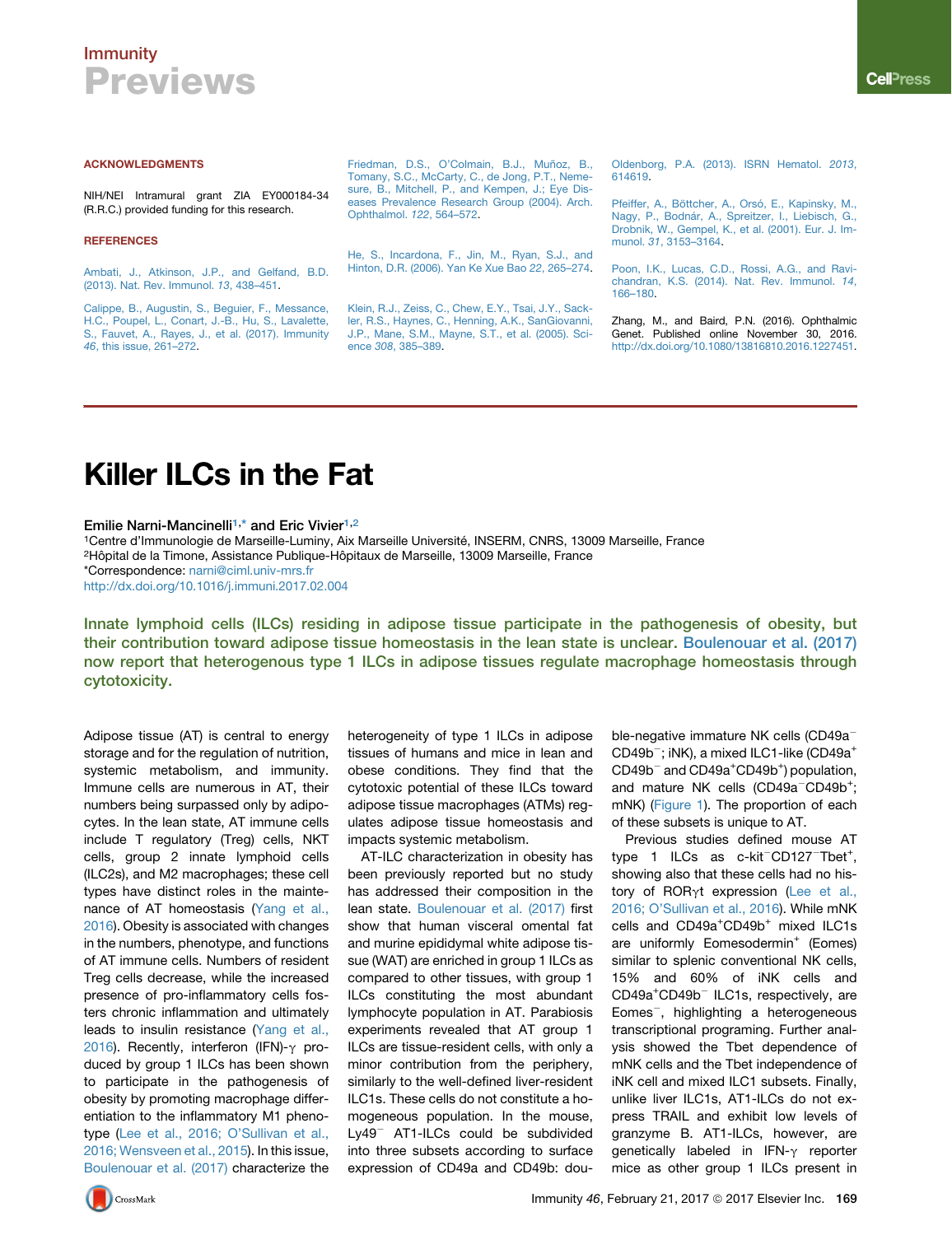M2 Mo killina

<span id="page-1-0"></span>



### Figure 1. AT1-ILC Subsets in Mice and Humans

The heterogeneity of mouse and human AT type 1 ILCs is schematized with major phenotypic markers and transcription factors. Mouse AT1-ILCs can be subdivided in several subsets based on the expression of CD49b and CD49a integrins. iNK and mNK cells share common features with splenic NK cells whereas mixed ILC1s resemble liver ILC1s. Phenotype of splenic NK cells and liver ILC1s are indicated for comparison. Features of the human AT1 ILCs are shown with the enrichment in CD56dimCD16 ILCs as compared to peripheral blood NK cells.

Abbreviations are as follows: AT1-ILCs, adipose tissue type 1 ILCs; iNK, immature NK cells; mNK, mature NK cells; dep, dependent; indep, independent; Eomes, eomesodermin; GZMB, granzyme b; PZF, perforin; IFN- $\gamma$ , interferon gamma; Mo, macrophage.

spleen or liver. Thus, mouse AT1-ILCs present unique features as compared to type 1 ILCs present in other tissues.

Human AT1-ILCs also exhibit a unique phenotype. Whereas blood NK cells are mostly composed of  $CD56<sup>bright</sup>CD16$ cells (5%) over CD56dimCD16+ (95%) cells, there are no CD56<sup>bright</sup> type 1 ILCs in human visceral omental. In addition, 50% of the CD56 $\text{dim}$  cells are CD16<sup>-</sup>. Human AT is therefore enriched in an unconventional CD56<sup>dim</sup>CD16<sup>-</sup> ILC1-like population with poor expression of cytotoxic molecules and also contains periph-eral-like CD56<sup>dim</sup>CD16<sup>+</sup> cells [\(Figure 1](#page-1-0)).

The number of peripheral NK cells is reduced in obese patients [\(Lynch et al.,](#page-2-3) [2009](#page-2-3)). In concordance with these earlier findings, [Boulenouar et al. \(2017\)](#page-2-0) find that omental AT in obese individuals contains a lower frequency of AT1-ILCs than that of lean counterparts. Interestingly, the numbers of AT1-ILCs increased in individuals who underwent bariatric surgery, indicating that restricted food intake can restore the numbers of AT1-ILCs to

those seen in lean individuals. In mice, high-fat diet (HFD) feeding resulted in increased proliferation and recruitment of AT1-ILCs as early as 96 hr after the initiation of the HFD protocol, but prolonged HFD (12 weeks) led to a significant decrease in AT1-ILCs. As with bariatric surgery patients, weight loss was sufficient to restore the numbers of AT1- ILCs to the levels seen prior to HFD treatment. Thus, AT1-ILCs rapidly respond to changes in diet, in both human and mice, leading the authors to define them as ''dynamic diet/energy sensors.''

Obesity-induced inflammation is associated with aberrant adipose tissue macrophages (ATMs) M1 expansion and loss of AT1-ILCs. ATMs in lean mice express the stress-induced surface molecule Rae1, a ligand for the activating receptor NKG2D. [Boulenouar et al.](#page-2-0) [\(2017\)](#page-2-0) find that sorted AT1-ILCs could kill ATMs from lean mice in vitro, iNK cells and mixed ILC1s being surprisingly more effective killers than mNK cells. AT1- ILCs were more prone to kill M2 than M1

### **Immunity Previews**

macrophages. In agreement with these data, further AT1-ILC depletion in vivo via the injection of anti-GM1 antibodies led to higher numbers of ATMs, of mostly the M2 phenotype. In perforindeficient animals, the ratio of M2:M1 ATMs was higher than that in control mice, further suggesting that AT1-ILCs maintain ATM homeostasis through cytotoxicity, with preferential targeting of M2 ATMs. Obese mice have lower numbers of AT1-ILCs, and interestingly these cells displayed reduced cytotoxic activity as compared to AT1-ILCs from lean mice, suggesting that obesity impacts this AT1- ILC function. Transfer of AT1-ILCs from lean donor to obese mice improved glucose metabolism, suggesting that the reduced number and/or the impaired cytolytic function of AT1-ILCs contributes to glucose intolerance in obese mice. Taken together, these findings point to a regulatory role for AT1-ILCs in ATM homeostasis through cytotoxicity, with relevance both at steady state and in obesity.

The characterization of distinct AT1- ILCs subsets in human and murine AT and the revelation that the cytotoxic function of these cells has a role in AT homeostasis [\(Boulenouar et al., 2017\)](#page-2-0) raises a number of interesting questions for future investigations. The signals responsible for AT1-ILC activation and regulation in the lean state remain to be defined; it is interesting to speculate that these may be AT-derived metabolites or cytokines. In chronic obesity, AT1-ILCs are decreased in numbers and intrinsically impaired in their killing ability against ATMs. This defect may be partly responsible for the increase in macrophages associated with obesity. Mouse AT1-ILCs are more effective at killing M2 rather than M1 macrophages. This result is puzzling since M2 macrophages are known to display beneficial effects on tissue homeostasis and anti-inflammatory properties. The authors hypothesize that M2 macrophages are indeed very active in lean adipose tissue engulfing and remodeling the AT. M2 macrophage elimination could thus prevent their harmful conversion into pathogenic pro-inflammatory M1-like macrophages. Furthermore, no metabolic disorders have been reported thus far in mice deficient for group 1 ILCs (*NKp46Cre*x*ROSA26flxDTAflx* mice) ([Deauvieau et al., 2016](#page-2-4)) or in